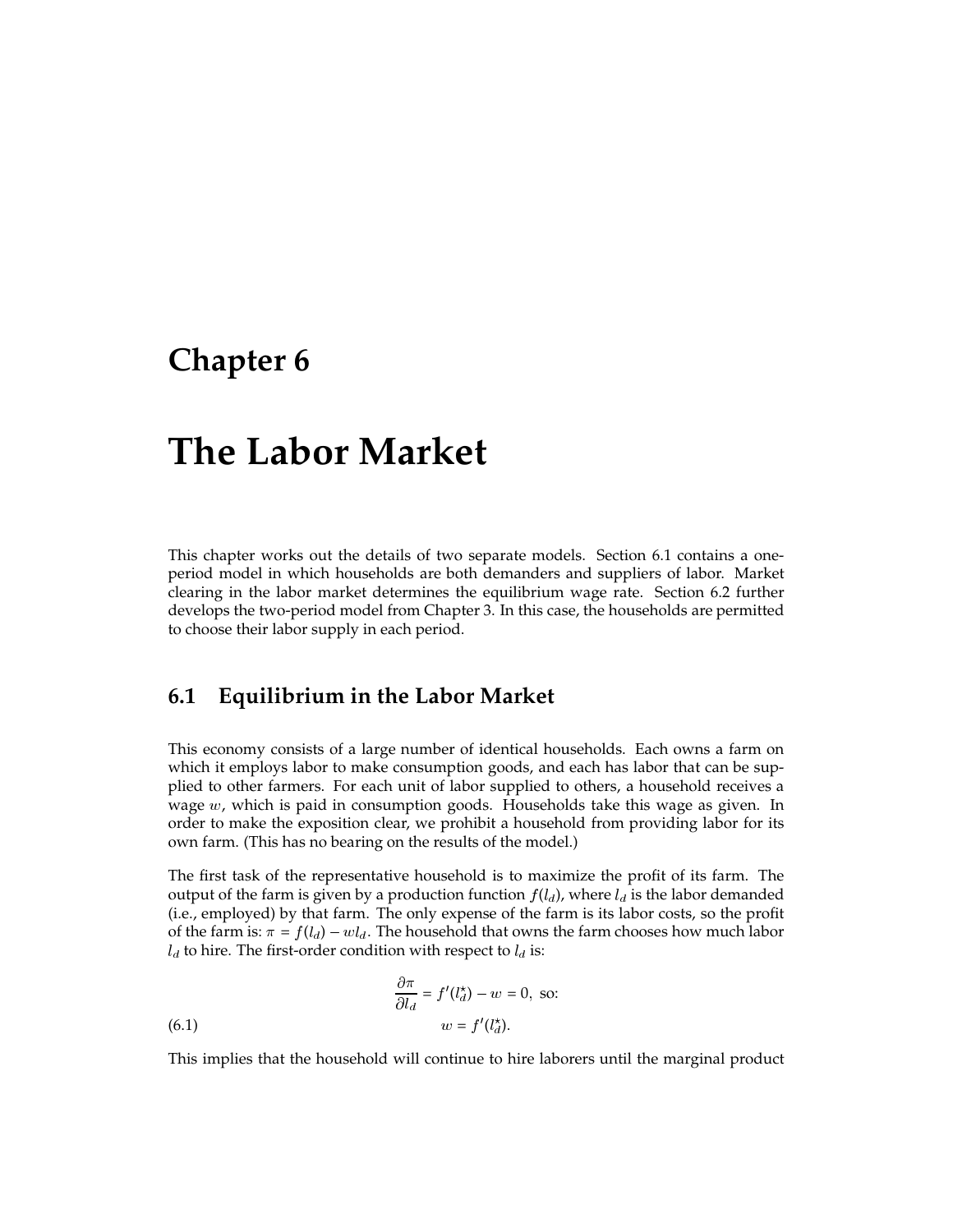of additional labor has fallen to the market wage. Equation (6.1) pins down the optimal labor input  $l_{a}^{*}$ . Plugging this into the profit equation yields the maximized profit of the household:  $\pi^* = f(l_d^*) - w l_d^*$ .

After the profit of the farm is maximized, the household must decide how much to work on the farms of others and how much to consume. Its preferences are given by  $u(c, l_s)$ , where c is the household's consumption, and  $l_s$  is the amount of labor that the household supplies to the farms of other households. The household gets income  $\pi^\star$  from running its own farm and labor income from working on the farms of others. Accordingly, the household's budget is:

$$
c = \pi^* + w l_s,
$$

so Lagrangean for the household's problem is:

$$
\mathcal{L} = u(c, l_s) + \lambda[\pi^* + w l_s - c].
$$

The first-order condition with respect to  $c$  is:

(FOC c) 
$$
u_1(c^*, l_s^*) + \lambda^*[-1] = 0,
$$

and that with respect to  $l_s$  is:

$$
(FOC l_s) \t\t\t u_2(c^*, l_s^*) + \lambda^*[w] = 0.
$$

Solving each of these for  $\lambda$  and setting them equal yields:

(6.2) 
$$
-\frac{u_2(c^*,l_s^*)}{u_1(c^*,l_s^*)}=w,
$$

so the household continues to supply labor until its marginal rate of substitution of labor for consumption falls to the wage the household receives.

Given particular functional forms for  $u(\cdot)$  and  $f(\cdot)$ , we can solve for the optimal choices  $l_d^*$ and  $l_{s}^{\star}$  and compute the equilibrium wage. For example, assume:

$$
u(c, l) = \ln(c) + \ln(1 - l), \text{ and:}
$$

$$
f(l) = Al^{\alpha}.
$$

Under these functional forms, equation (6.1) becomes:

(6.3) 
$$
w = A\alpha (l_d^*)^{\alpha - 1}, \text{ so:}
$$

$$
l_d^* = \left(\frac{A\alpha}{w}\right)^{\frac{1}{1-\alpha}}
$$

This implies that the profit  $\pi^\star$  of each household is:

$$
\pi^* = A \left(\frac{A\alpha}{w}\right)^{\frac{\alpha}{1-\alpha}} - w \left(\frac{A\alpha}{w}\right)^{\frac{1}{1-\alpha}}.
$$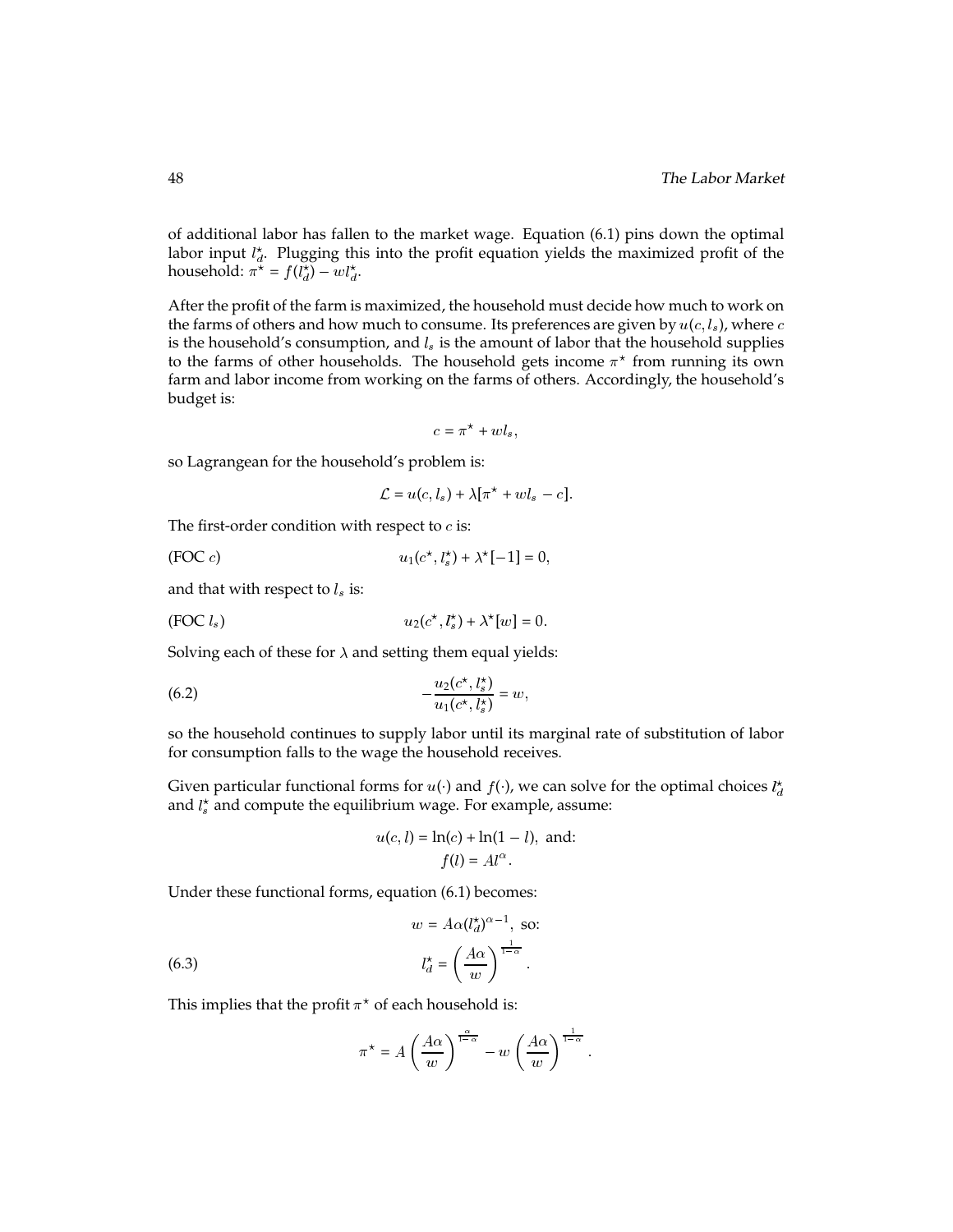After some factoring and algebraic manipulation, this becomes:

(6.4) 
$$
\pi^* = A(1-\alpha) \left(\frac{A\alpha}{w}\right)^{\frac{\alpha}{1-\alpha}}.
$$

Under the given preferences, we have  $u_1(c, l) = 1/c$  and  $u_2(c, l) = -1/(1 - l)$ . Recall, the budget equation implies  $c = \pi + w l_s$ . Plugging these into equation (6.2) gives us:

$$
\frac{\pi^{\star} + w l_s^{\star}}{1 - l_s^{\star}} = w,
$$

which reduces to:

$$
l_s^\star = \frac{1}{2} - \frac{\pi^\star}{2w}.
$$

Plugging in  $\pi^\star$  from equation (6.4) yields:

$$
l_s^* = \frac{1}{2} - \left(\frac{1}{2w}\right)A(1-\alpha)\left(\frac{A\alpha}{w}\right)^{\frac{\alpha}{1-\alpha}},
$$

which reduces to:

$$
l_s^* = \frac{1}{2} - \left(\frac{1-\alpha}{2\alpha}\right) \left(\frac{A\alpha}{w}\right)^{\frac{1}{1-\alpha}}.
$$

Now we have determined the household's optimal supply of labor  $l_s^{\star}$  as a function of the market wage w, and we have calculated the household's optimal choice of labor to hire  $l_d^*$ for a given wage. Since all household's are identical, equilibrium occurs where the household's supply equals the household's demand. Accordingly, we set  $l_s^* = l_d^*$  and call the resulting wage  $w^\star$ :

$$
\frac{1}{2} - \left(\frac{1-\alpha}{2\alpha}\right) \left(\frac{A\alpha}{w^*}\right)^{\frac{1}{1-\alpha}} = \left(\frac{A\alpha}{w^*}\right)^{\frac{1}{1-\alpha}}.
$$

We gather like terms to get:

$$
\frac{1}{2} = \left[1 + \left(\frac{1-\alpha}{2\alpha}\right)\right] \left(\frac{A\alpha}{w^*}\right)^{\frac{1}{1-\alpha}}.
$$

Further algebraic manipulation yields:

$$
w^* = A\alpha \left(\frac{1+\alpha}{\alpha}\right)^{1-\alpha}.
$$

Finally, we plug this equilibrium wage back into our expressions for  $l_s^\star$  and  $l_d^\star$ , which were in terms of  $w.$  For example, plugging the formula for  $w^\star$  into equation (6.3) gives us:

$$
l_d^{\star} = \left(\frac{A\alpha}{w^{\star}}\right)^{\frac{1}{1-\alpha}} = \left[\frac{A\alpha}{A\alpha\left(\frac{1+\alpha}{\alpha}\right)^{1-\alpha}}\right]^{\frac{1}{1-\alpha}} = \frac{\alpha}{1+\alpha}.
$$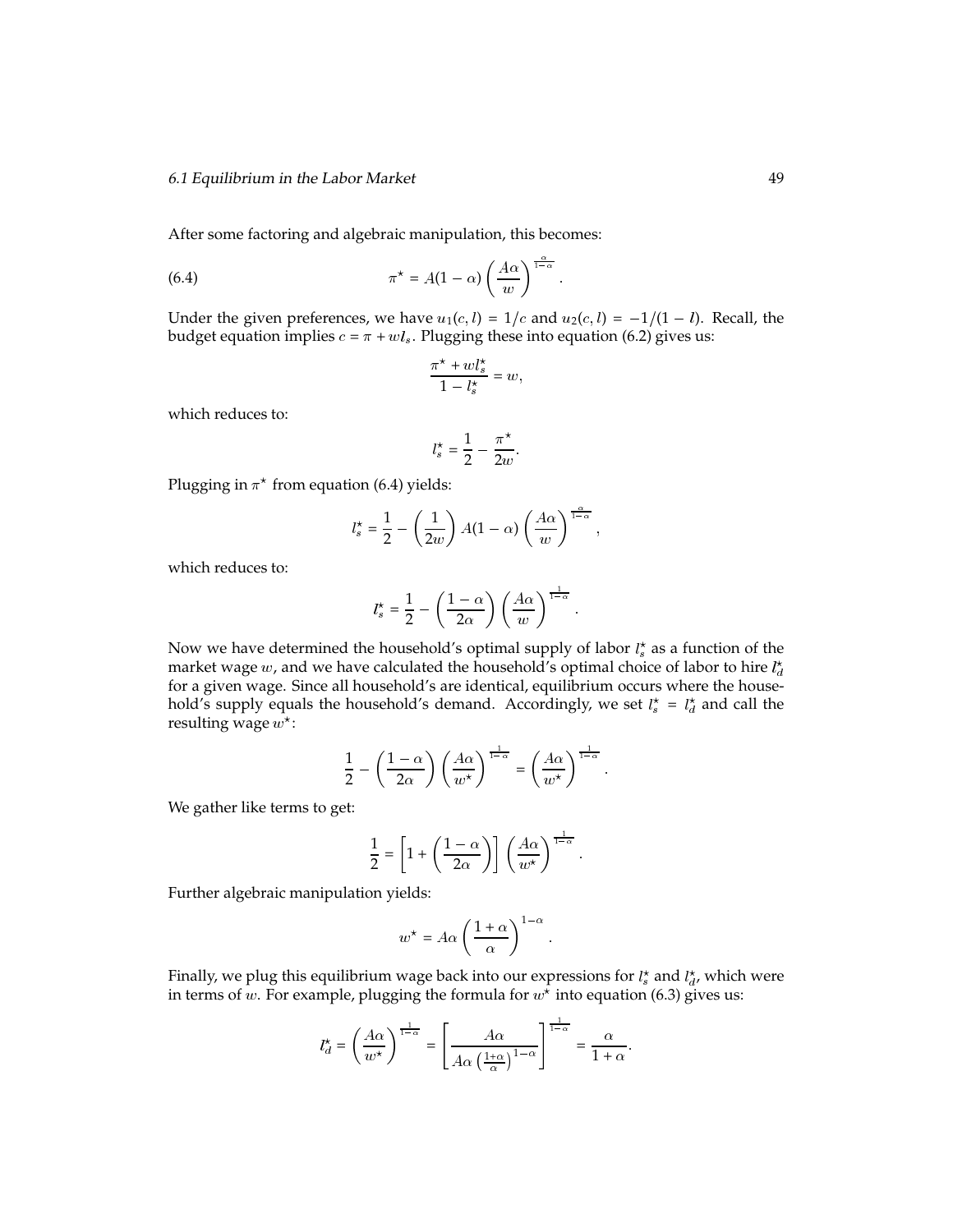Of course, we get the same answer for  $l_s^*$ , since supply must equal demand in equilibrium.

Given these answers for  $l_s^*$ ,  $l_d^*$ , and  $w^*$ , we can perform comparative statics to determine how the equilibrium values are influenced by changes in the underlying parameters. For example, suppose the economy experiences a positive shock to its productivity. This could be represented by an increase in the  $A$  parameter to the production function. We might be interested in how that affects the equilibrium wage:

$$
\frac{\partial w^*}{\partial A} = \alpha \left( \frac{\alpha + 1}{\alpha} \right)^{1 - \alpha} > 0,
$$

so the equilibrium wage will increase. Just by inspecting the formula for  $l_d^*$  and  $l_s^*$ , we know that labor supply and labor demand will be unchanged, since  $A$  does not appear. The intuition of this result is straightforward. With the new, higher productivity, households will be more inclined to hire labor, but this is exactly offset by the fact that the new wage is higher. On the other side, households are enticed to work more because of the higher wage, but at the same time they are wealthier, so they want to enjoy more leisure, which is a normal good. Under these preferences, the two effects cancel.

| Variable         | Definition                                  |
|------------------|---------------------------------------------|
| $\boldsymbol{w}$ | Wage in consumption goods per unit of labor |
| $l_d$            | Labor demanded by owner of farm             |
| $f(l_d)$         | Output of farm                              |
| $\pi$            | Profit of farm                              |
| $\mathfrak c$    | Consumption of household                    |
| $l_{s}$          | Labor supplied by household                 |
| $u(c, l_s)$      | Utility of household                        |
| $\lambda$        | Lagrange multiplier                         |
| ſ.               | Lagrangean                                  |
| A                | Parameter of the production function        |
| $\alpha$         | Parameter of the production function        |

Table 6.1: Notation for Section 6.1

## **6.2 Intertemporal Labor Choice**

The model in this section is a pure extension of that developed in Section 3.2. In that model the representative household lived for two periods. Each period, the household got an endowment,  $e_1$  and  $e_2$ . The household chose each period's consumption,  $c_1$  and  $c_2$ , and the number of dollars of bonds  $b_1$  to carry from period 1 to period 2.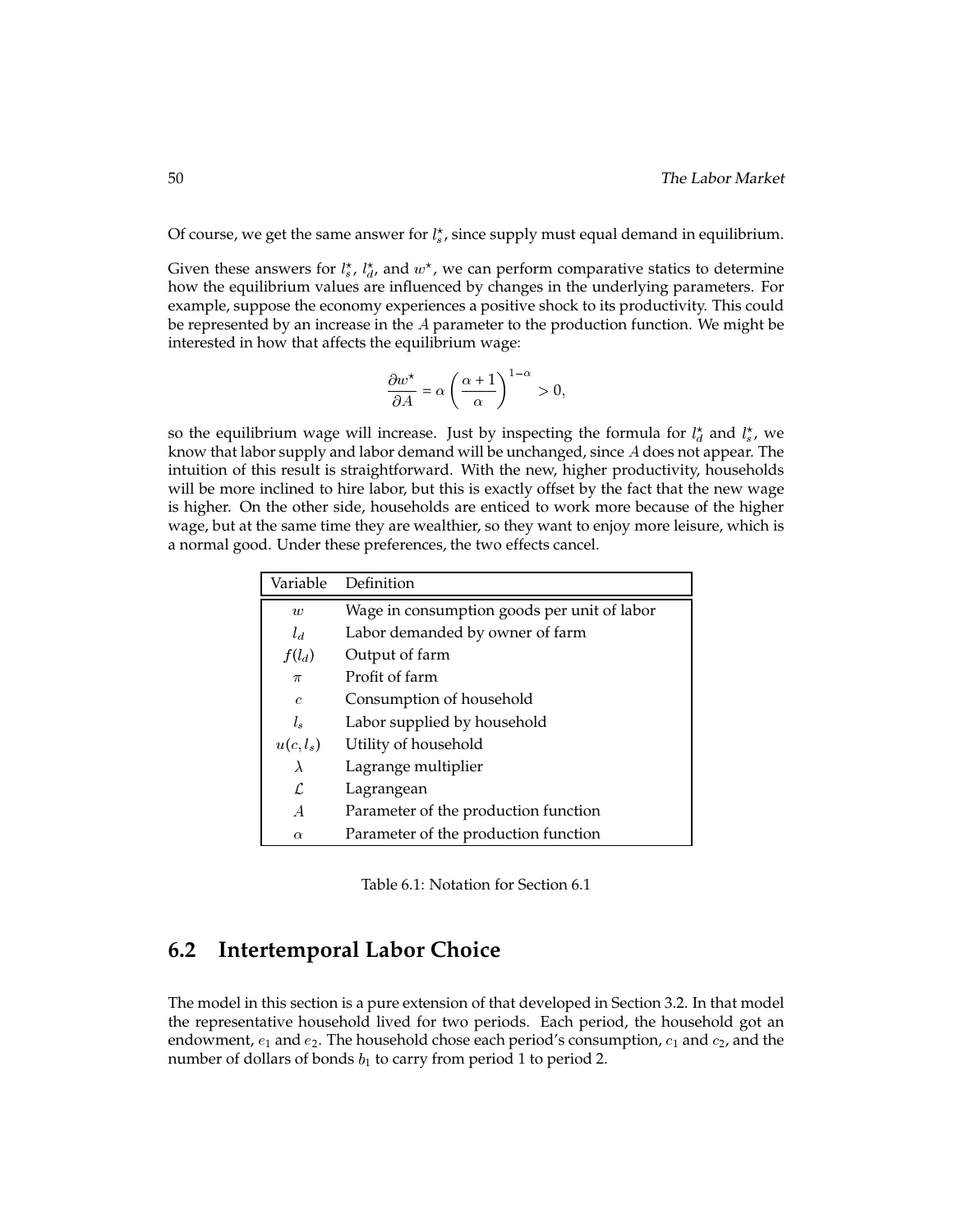The model presented here is almost identical. The only difference is that the household exerts labor effort in order to acquire goods instead of having them endowed exogenously. In particular, the household has some production function:  $y_t = f(l_t)$ . The household chooses each period's labor,  $l_1$  and  $l_2$ . The income  $y_t$  takes the place of the endowment  $e_t$ in the model from Chapter 3.

The household's maximization problem is:

$$
\max_{c_1, c_2, l_1, l_2, b_1} \{ u(c_1, l_1) + \beta u(c_2, l_2) \}, \text{ subject to:}
$$
\n
$$
Pf(l_1) = Pc_1 + b_1, \text{ and:}
$$
\n
$$
Pf(l_2) + b_1(1 + R) = Pc_2.
$$

Refer to Chapter 3 for a discussion of: (i) the budget constraints, (ii) the meaning of the price level  $P$  and interest rate  $R$ , and (iii) how the bonds work. The Lagrangean is:

$$
\mathcal{L} = u(c_1, l_1) + \beta u(c_2, l_2) + \lambda_1 [Pf(l_1) - Pc_1 - b_1] + \lambda_2 [Pf(l_2) + b_1(1+R) - Pc_2].
$$

There are seven first-order conditions:

(FOC 
$$
c_1
$$
)  
\n
$$
u_1(c_1^*, l_1^*) + \lambda_1^*[-P] = 0,
$$
\n(FOC  $c_2$ )  
\n
$$
\beta u_1(c_2^*, l_2^*) + \lambda_2^*[-P] = 0,
$$
\n(FOC  $l_1$ )  
\n
$$
u_2(c_1^*, l_1^*) + \lambda_1^*[Pf'(l_1^*)] = 0,
$$
\n(FOC  $l_2$ )  
\n
$$
\beta u_2(c_2^*, l_2^*) + \lambda_2^*[Pf'(l_2^*)] = 0, \text{ and:}
$$
\n(FOC  $b_1$ )  
\n
$$
\lambda_1^*[-1] + \lambda_2^*[(1+R)] = 0.
$$

We leave off the FOCs with respect to  $\lambda_1$  and  $\lambda_2$  because we know that they reproduce the constraints. Solving equations (FOC  $c_1$ ) and (FOC  $c_2$ ) for the Lagrange multipliers and plugging into equation (FOC  $b_1$ ) yields:

(6.5) 
$$
\frac{u_1(c_1^*, l_1^*)}{u_1(c_2^*, l_2^*)} = \beta(1 + R).
$$

This is the same Euler equation we saw in Chapter 3. Solving equations (FOC  $l_1$ ) and (FOC  $l_2$ ) for the Lagrange multipliers and plugging into equation (FOC  $b_1$ ) yields:

(6.6) 
$$
\frac{u_2(c_1^*,l_1^*)}{u_2(c_2^*,l_2^*)} = \frac{\beta(1+R)f'(l_1^*)}{f'(l_2^*)}.
$$

This is an Euler equation too, since it too relates marginal utilities in consecutive periods. This time, it relates the marginal utilities of labor.

We could analyze equations (6.5) and (6.6) in terms of the abstract functions,  $u(\cdot)$  and  $f(\cdot)$ , but it is much simpler to assume particular functional forms and then carry out the analysis. Accordingly, assume:

$$
u(c, l) = \ln(c) + \ln(1 - l), \text{ and:}
$$

$$
f(l) = Al^{\alpha}.
$$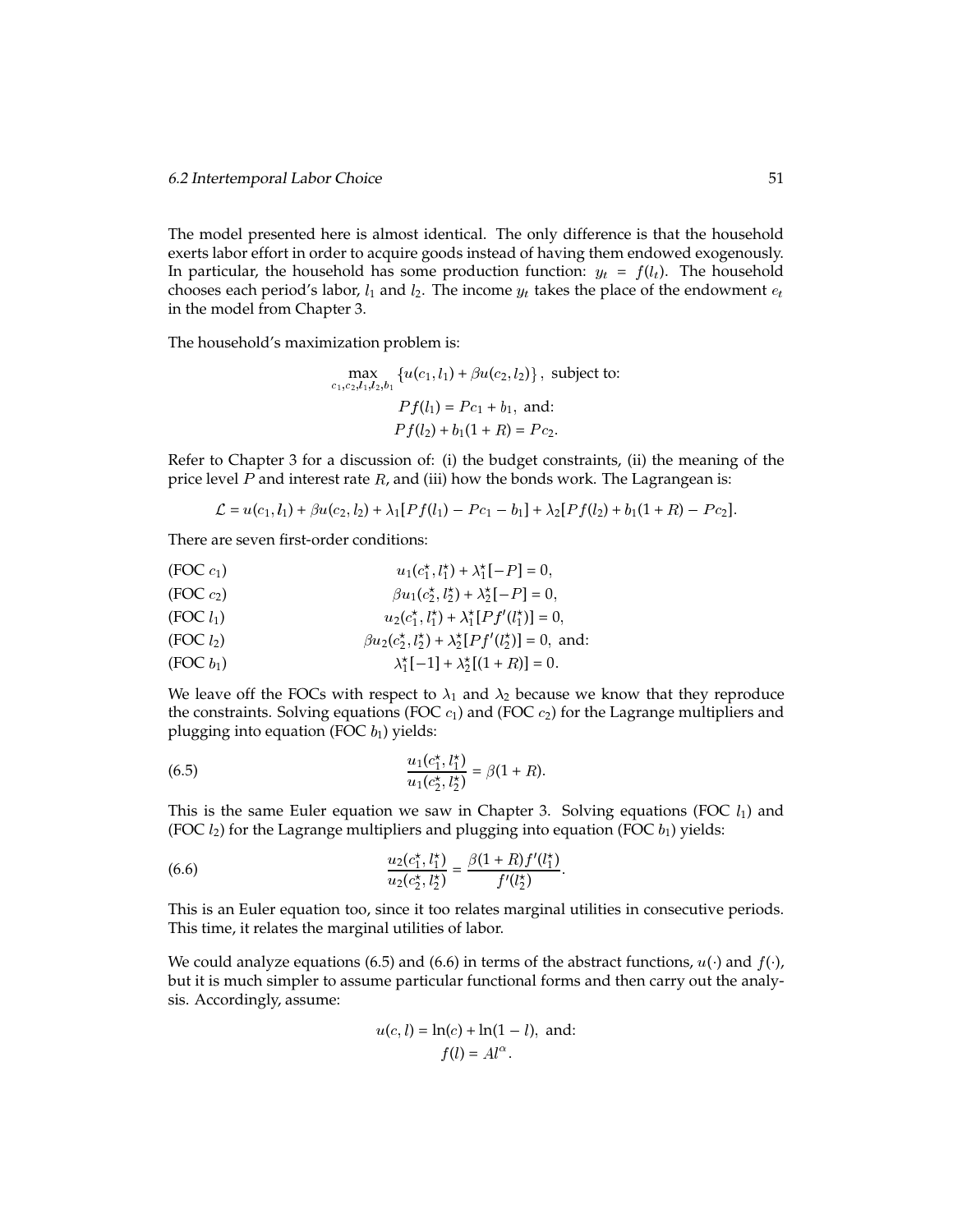Plugging the utility function into equation (6.5) yields:

$$
\frac{c_2^*}{c_1^*} = \beta(1+R),
$$

just like in Chapter 3. All the analysis from that chapter carries forward. For example, this equation implies that a higher interest rate  $R$  implies that the household consumes more in period 2 relative to period 1. Equation (6.6) becomes:

(6.7) 
$$
\frac{(1-l_2^{\star})(l_2^{\star})^{1-\alpha}}{(1-l_1^{\star})(l_1^{\star})^{1-\alpha}} = \beta(1+R).
$$

Analysis of this equation is somewhat tricky. As a first step, let  $D(l) = (1-l)l^{1-\alpha}$  be a helper function. Then equation (6.7) can be written as:

(6.8) 
$$
\frac{D(l_1^*)}{D(l_2^*)} = \beta(1+R).
$$

Now, let's consider how  $D(l)$  changes when  $l$  changes:

$$
D'(l) = (1 - l)(\alpha - 1)l^{\alpha - 2} + l^{\alpha - 1}(-1)
$$
  
=  $l^{\alpha - 2}(\alpha - \alpha l - 1 + l - l)$   
=  $l^{\alpha - 2}[\alpha(1 - l) - 1].$ 

We know that  $l^x > 0$  for all x, so  $l^{\alpha-2} > 0$ . Further,  $\alpha(1 - l) < 1$ , since l and  $\alpha$  are both between zero and one. Putting these together, we find that  $D'(l) < 0$ , so increasing  $l$  causes  $D(l)$  to decrease.

Now, think about what must happen to  $l_1^{\star}$  and  $l_2^{\star}$  in equation (6.8) if the interest rate  $R$  increases. That means that the right-hand side increases, so the left-hand side must increase in order to maintain the equality. There are two ways that the left-hand side can increase: either (i)  $D(l_2^*)$  increases, or (ii)  $D(l_1^*)$  decreases (or some combination of both). We already determined that  $D(l)$  and l move in opposite directions. Hence, either  $l_2^{\star}$  decreases or  $l_1^{\star}$ increases (or some combination of both). Either way,  $l_2^{\star}/l_1^{\star}$  decreases. The intuition of this result is as follows. A higher interest rate means the household has better investment opportunities in period 1. In order to take advantage of those, the household works relatively harder in period 1, so it earns more money to invest.

## **Exercises**

#### **Exercise 6.1 (Hard)**

This economy contains  $1,100$  households. Of these,  $400$  own type- $a$  farms, and the other 700 own type-b farms. We use superscripts to denote which type of farm. A household of type  $j \in \{a, b\}$  demands (i.e., it hires)  $l_d^j$  units of labor, measured in hours. (The "d" is for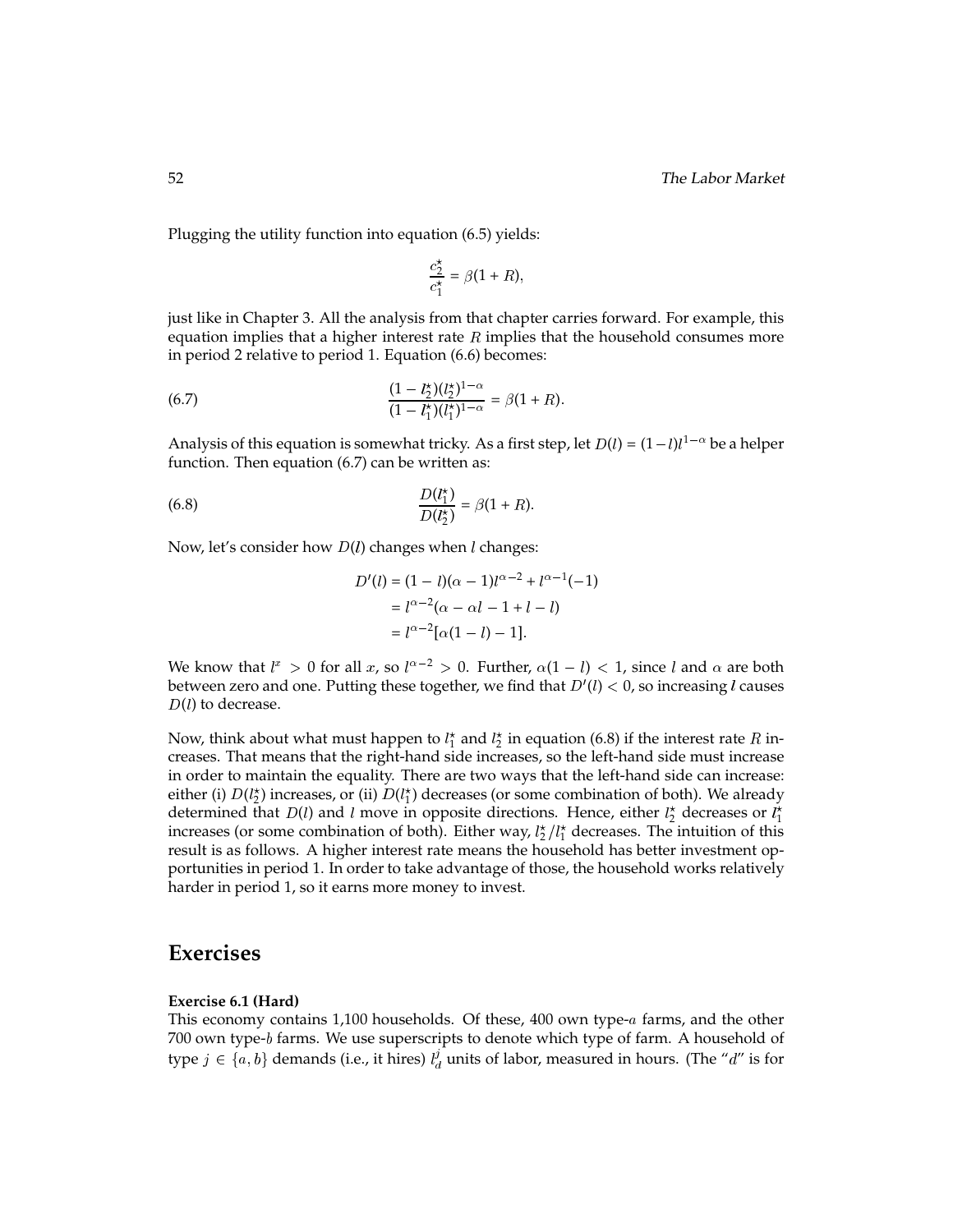#### Exercises 53

| Variable       | Definition                                          |
|----------------|-----------------------------------------------------|
| U(             | Overall utility                                     |
| t              | Time                                                |
| $c_t$          | Consumption at period $t$                           |
| $l_t$          | Labor at period $t$                                 |
| $u(\cdot)$     | Period utility                                      |
| $\beta$        | Household's discount factor                         |
| $y_t$          | Household's income in period $t$ , in units of con- |
|                | sumption                                            |
| $f(l_t)$       | Production function                                 |
| $\overline{P}$ | Cost of a unit of consumption                       |
| R.             | Nominal interest rate                               |
| $b_t$          | Number of dollars of bonds bought at period $t$     |
| $\lambda_t$    | Lagrange multiplier in period $t$                   |
| ſ.             | Lagrangean                                          |
| N              | Number of households                                |
| D(l)           | Helper function, to simplify notation               |

Table 6.2: Notation for Section 6.2

demand.) The type-j household supplies  $l_s^j$  of labor. (The "s" is for supply.) The household need not use its own labor on its own farm. It can hire other laborers and can supply its own labor for work on other farms. The wage per hour of work in this economy is  $w$ . This is expressed in consumption units, i.e., households can eat <sup>w</sup>. Every household takes the wage w as given. Preferences are:

$$
u(c^j, l_s^j) = \ln(c^j) + \ln(24 - l_s^j),
$$

where  $c^{\jmath}$  is the household's consumption. Production on type- $a$  farms is given by:

$$
y=(l_d^a)^{0.5},
$$

and that on type-b farms is:

$$
y=2(l_d^b)^{0.5}
$$

We are going to solve for the wage that clears the market. In order to do that, we need to determine demand and supply of labor as a function of the wage.

If an owner of a type- $a$  farm hires  $l^a_d$  hours of labor at wage  $w$  per hour, the farm owner will make profit:

$$
\pi^a = (l_d^a)^{0.5} - w l_d^a.
$$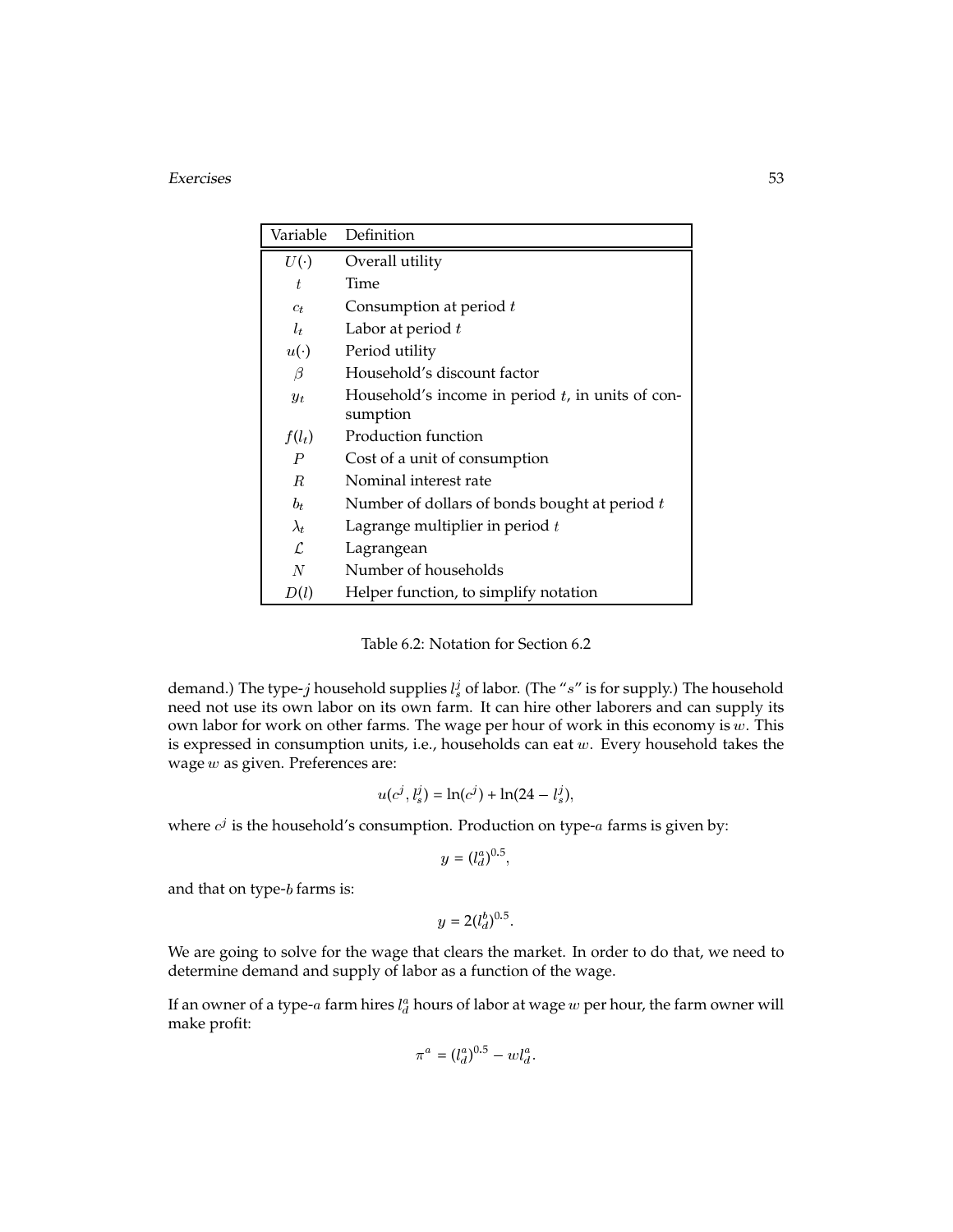- 1. Use calculus to solve for a type- $a$  farmer's profit-maximizing choice of labor  $l_d^a$  to hire as a function of the wage w. Call this amount of labor  $l_d^a$ . It will be a function of w. Calculate the profit of a type- $a$  farmer as a function of  $w.$  Call this profit  $\pi^{a\star}.$
- 2. If an owner of a type-b farm hires  $l_d^b$  hours of labor at wage w per hour, the farm owner will make profit:

$$
\pi^b = 2(l_d^b)^{0.5} - w l_d^b.
$$

Repeat part 1 but for type-b farmers. Call a type-b farmer's profit-maximizing choice of labor  $l_d^{b*}$ . Calculate the profit of a type-b farmer as a function of w. Call this profit  $\pi^{b\star}$ .

3. If a type- $a$  farmer works  $l_s^a$ , then that farmer's income will be:  $\pi^{a\,\star}+w l_s^a$ . Accordingly, the budget constraint for type-a farmers is:

$$
c^a = \pi^{a\star} + w l_s^a.
$$

A type-a household chooses its labor supply by maximizing its utility subject to its budget. Determine a type-a household's optimal choice of labor to supply for any given wage  $w.$  Call this amount of labor  $l_s^{a\,\star}.$ 

- 4. Repeat part 3 but for type- $b$  households. Call this amount of labor  $l_{s}^{b\star}.$
- 5. Aggregate labor demand is just the sum of the demands of all the farm owners. Calculate aggregate demand by adding up the labor demands of the  $400$  type- $a$  farmers and the 700 type-b farmers. This will be an expression for hours of labor  $l$  in terms of the market wage w. Call the result  $l_d^*$ .
- 6. Aggregate labor supply is just the sum of the supplies of all the households. Calculate aggregate supply, and call it  $l_s^{\star}$ .
- 7. Use your results from parts 5 and 6 to solve for the equilibrium wage  $w^\star.$  (Set the two expressions equal and solve for <sup>w</sup>.)

#### **Exercise 6.2 (Hard)**

Consider an economy with many identical households. Each household owns a business that employs both capital (machinery) k and labor  $l_d$  to produce output y. (The "d" is for demand.) Production possibilities are represented by  $y = Ak^{\frac{3}{10}}(l_d)^{\frac{7}{10}}$ . The stock of capital that each household owns is fixed. It may employ labor at the prevailing wage  $w$  per unit of labor  $l_d$ . Each household takes the wage as given. The profit of each household from running its business is:

(6.9) 
$$
\pi = y - w l_d = Ak^{\frac{3}{10}}(l_d)^{\frac{7}{10}} - w l_d.
$$

1. Determine the optimal amount of labor for each household to hire as a function of its capital endowment k and the prevailing wage w. Call this amount of labor  $l_d^*$ .